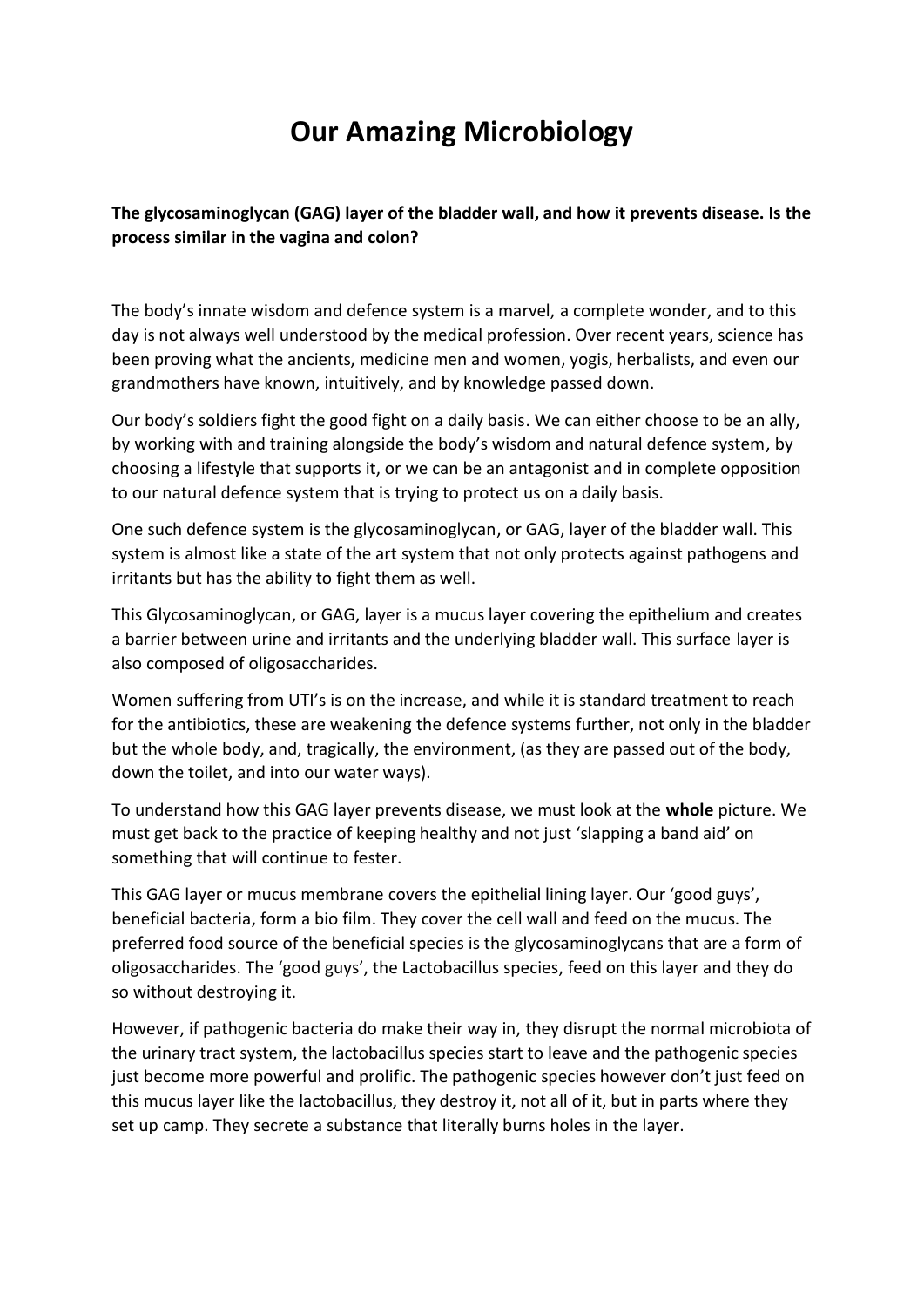The bladder likes an acidic environment, the lactobacillus like an acidic environment as it is more- friendly. So, the lactobacillus normalizes the GAG layer in the bladder wall. As the lactobacillus grow and feed in this friendly environment they start to crowd out the pathogens and once again create that rich surface layer that protects the bladder wall. It is all about restoring the microbiology to bring the bladder back to health. The port of call for the medical system is antibiotics. This can often help, particularly with a severe infection but it also wipes out the good bacteria as well as the bad bacteria and leaves the woman very vulnerable for future UTI's, as the microbiology has been completely altered and destroyed.

So, if it's about restoring the microbiology that is responsible for the mucus layer in the bladder, (the vagina, bladder and bowel all have similar workings with this microbiota), however, it is in the bladder we have this mucous membrane, we also have it in the gut. If it is also in the vagina and colon, why then, is it not being looked at as a whole?

They have tried instilling probiotics into the bladder but they do not persist, nor do they persist in the vagina. We live in a sea of friendly micro-organisms, collaborating and working in unison to provide a strong and healthy body. Rather than putting in or taking synthetic and pharmaceutical products that do not focus on restoring this system, we can literally give the body, the prebiotics it needs to fully restore equilibrium.

The lactobacillus feed on this GAG layer creating a rich environment not only for the bladder, but also for the vagina and colon. The lactobacillus builds the biofilms that normalize the tissues. The mucus membranes are cultured by these beneficial species, remembering that it is the oligosaccharides that feed the microbiota in the gut which then in turn feed and balance the microbiome of the bladder, vagina and colon. So, we also need to pay attention to our diet. To treat ourselves as a whole, **nothing** is ever separate. Literally it is now coming to light what the sages, wise men and women and naturopaths have known for a long time, 'we are what we eat', and I am going to go a little more and say 'we are also what we think'. As stress plays a big part in diminishing our friendly bacteria environment and inner home.

After a course of antibiotics for an infection, often a woman will then take a course of probiotics to rebuild the microbiology as she is often left with thrush. These however, are not the answer to rebuilding the microbiology of the bladder.

It has been known that glycogen was a food source for lactic acid producing bacteria that colonized the vagina from the outside environment, they knew these migrated to the bladder walls as they fed on glycosaminoglycans. The glycosaminoglycans attract the lactobacilli which form a rich surface layer which protected the bladder wall from pathogens that were capable of compromising and even dissolving the GAG layer.

The doctors of old knew that women suffering from UTI's had specific alterations in their vaginal microbiota, namely a decrease in Lactobacillus. It was known that this microbiology protected against pathogens which create disease in the body, even something as 'simple' as UTI's. In other words, when the natural healthy microbiome is disturbed it makes room for more serious diseases.